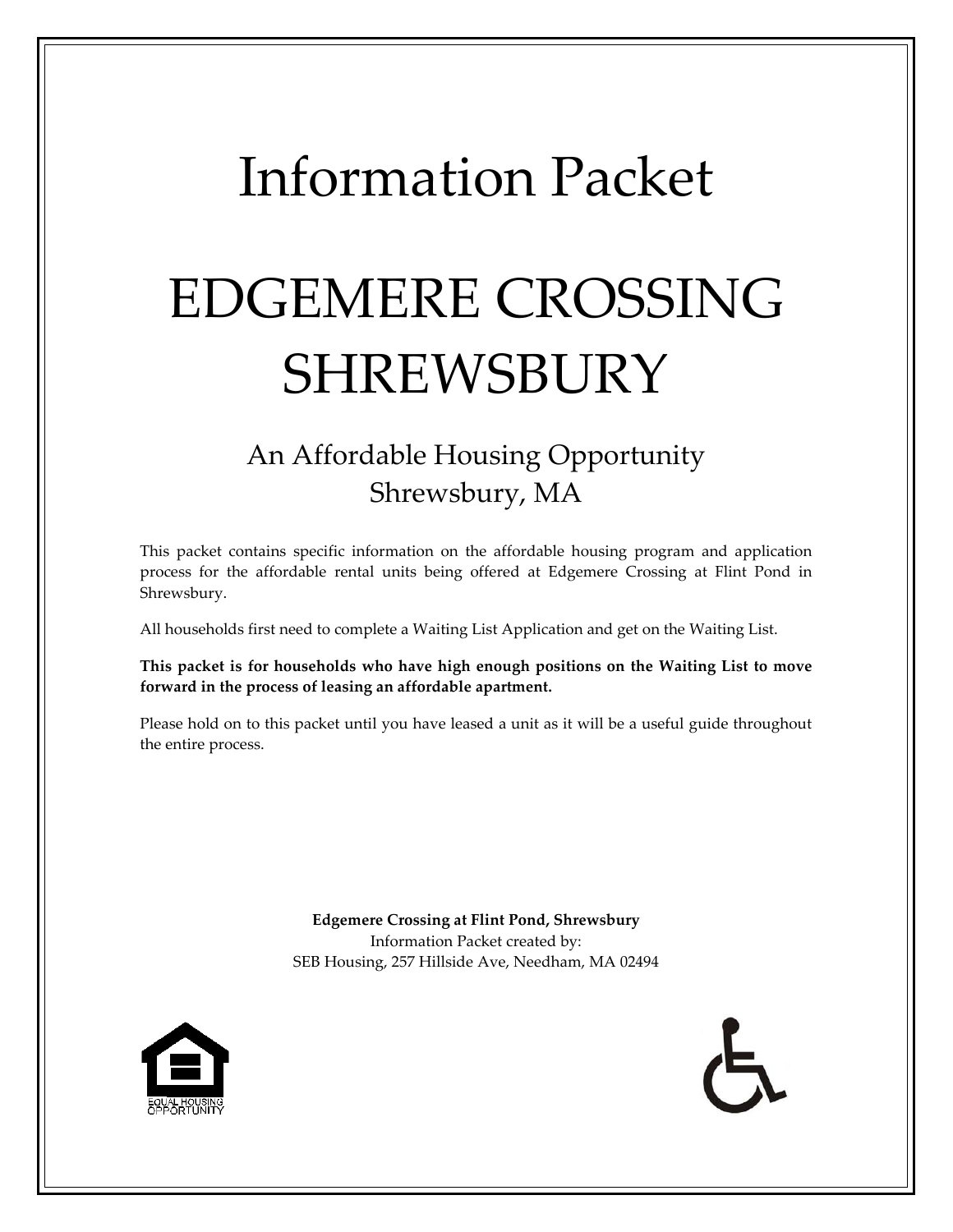# **Table of Contents**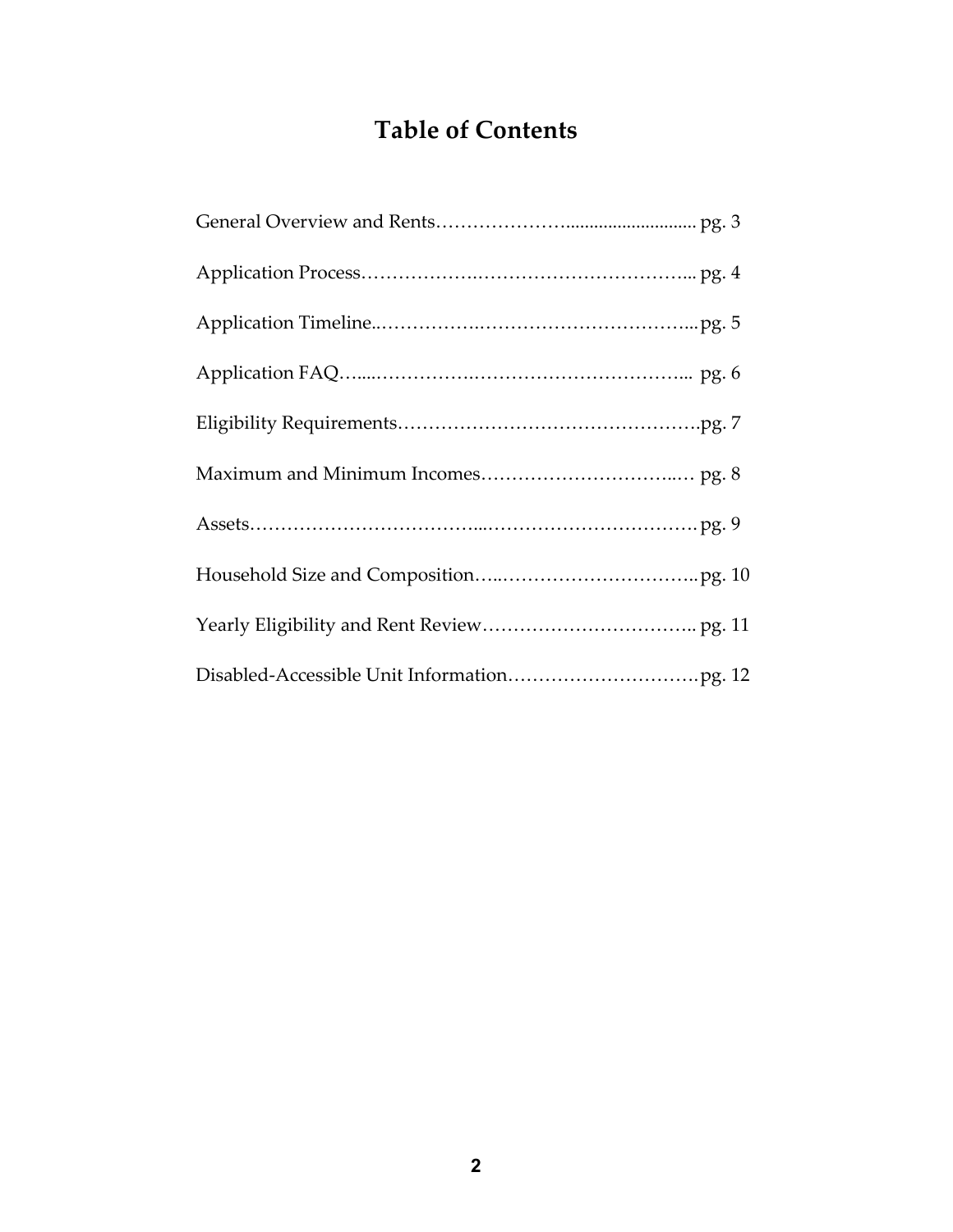## **GENERAL OVERVIEW AND RENTS**

**Edgemere Crossing** is a brand-new development located on Hartford Turnpike in Shrewsbury. This development is situated in close proximity to Flint Pond, and offers convenient access to local eateries, shops, and restaurants, and is within minutes of Routes 20 and 90. Edgemere Crossing will include amenities such as a fitness center and a swimming pool. This community will eventually contain 250 total apartment homes in a combination of 1BR and 2BR layouts. There will be 25 affordable apartments within Edgemere Crossing that will be rented to households with incomes at or below 80% of the area median income through this application process. Units are expected to be ready in the Spring of 2022. The unit mix of the affordable units is as follows:

| # of Units                                    | $#$ of<br>Bedrooms | # of Bathrooms |
|-----------------------------------------------|--------------------|----------------|
| 12<br>(2 units are Disabled-Accessible Units) |                    |                |
| 13<br>(2 units are Disabled-Accessible Units) | 2                  |                |

**\*** The rents are set annually using a calculation that determines the "affordable" rent, which is based on the Area Median Incomes for the Worcester HMFA, therefore the rents of units are subject to change. Tenants are responsible for paying the full amount of rent each month**.** Rents are not based on each applicant's income (unless they already have a Section 8 voucher already or similar). **Tenants will be responsible for paying for gas (heating, hot water), electricity (including cooking), water and sewer. Each affordable unit will have access to a free parking spot on site.** 

#### **Q: How long will the designated apartments remain affordable?**

A: As a **current resident only**, you are considered income eligible for an affordable unit as long as your household earns an income that does not exceed 140% of the current applicable income limit for a household of your size (*see Yearly Eligibility and Rent Review*). Additionally, the rents may change yearly based on changes in Area Median Income and Local Utility Allowances. If the AMI increases or the utility allowances decrease, the rent may increase a few percentage points as allowed in the Regulatory Agreement.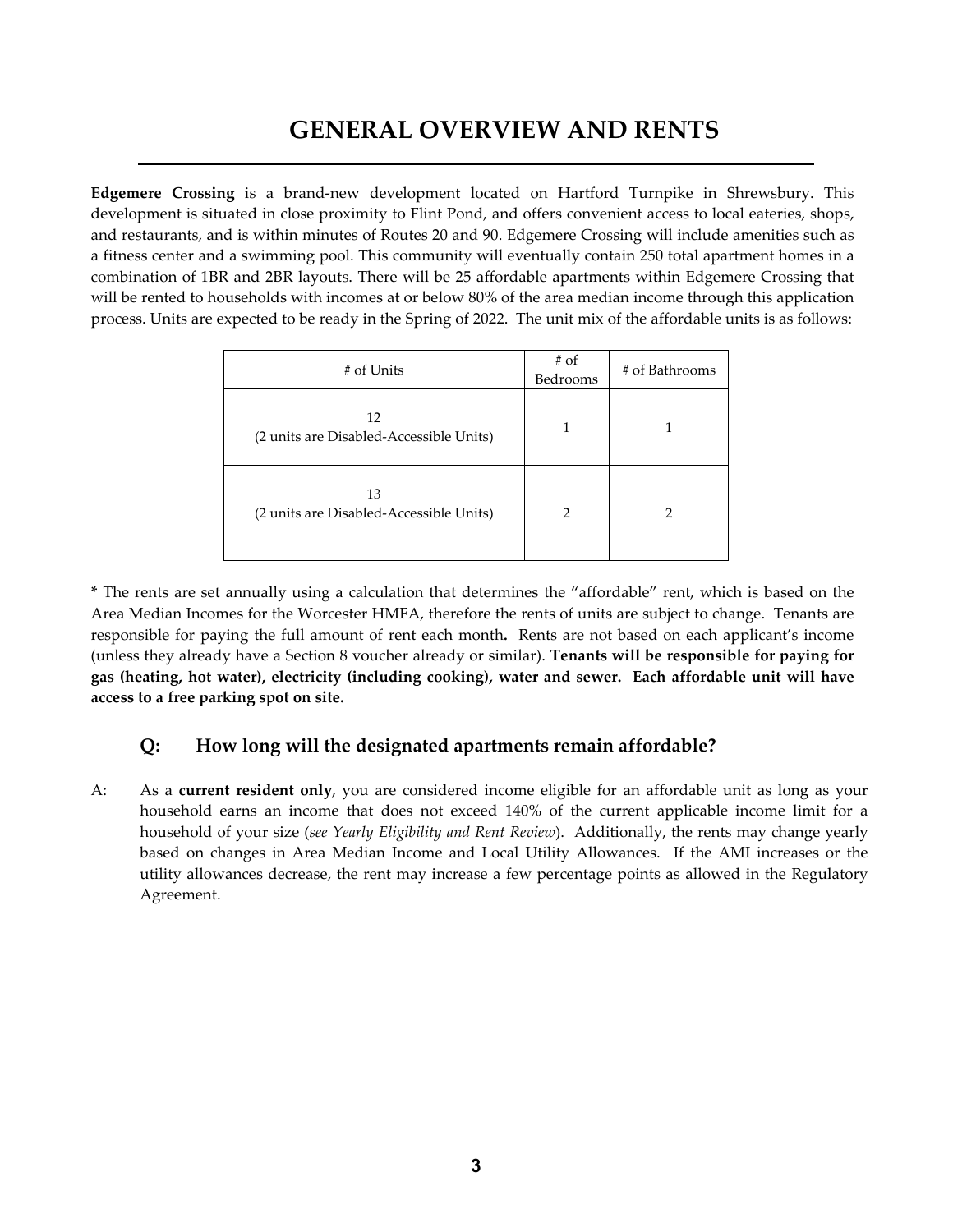## **APPLICATION PROCESS**

#### **Q: What are the steps in leasing an Affordable apartment?**

#### *Step 1: Fill out a Waiting List Application at the Leasing Office*

Every household not entered into the original lottery needs to complete the Waiting List Application so they can be properly placed on the Waiting Lists for the units they are interested in. Please contact the Leasing Office for the Waiting List Application. Once units are available, the Leasing Office will contact the top households on the waiting list who qualify for the unit type and size available.

#### *Step 2: Fill out a Lease Application at the Leasing Office*

The top households on the waiting list will need to go to the Leasing Office and complete a *Lease Application*. During the Lease Application, criteria such as credit scores, references, and current employment income will be reviewed. Households will reserve a unit with the completion of their lease application and will be given a move-in date by the leasing office.

#### *Step 3: Fill out the Affordable Housing Program Application*

Households must complete the *Program Application* (which includes submitting all required documentation) in entirety prior to their move-in date. Failure to complete the Program Application (which includes submitting all required income, asset, and tax documentation) by the given date may result in the loss of the unit reservation. If an application is completed but a household is deemed ineligible for the Affordable housing program, the reservation is similarly forfeited.

#### *Step 4: Notification of Affordable Housing Program Approval*

If the applicant is found eligible for an Affordable apartment according to program guidelines, they will be notified by phone and/or by email and/or by postal mail. The applicant will then need to go to the Leasing Office, fill out a Lease Agreement and an Affordable Lease Addendum, and move into their affordable apartment by the scheduled move-in date.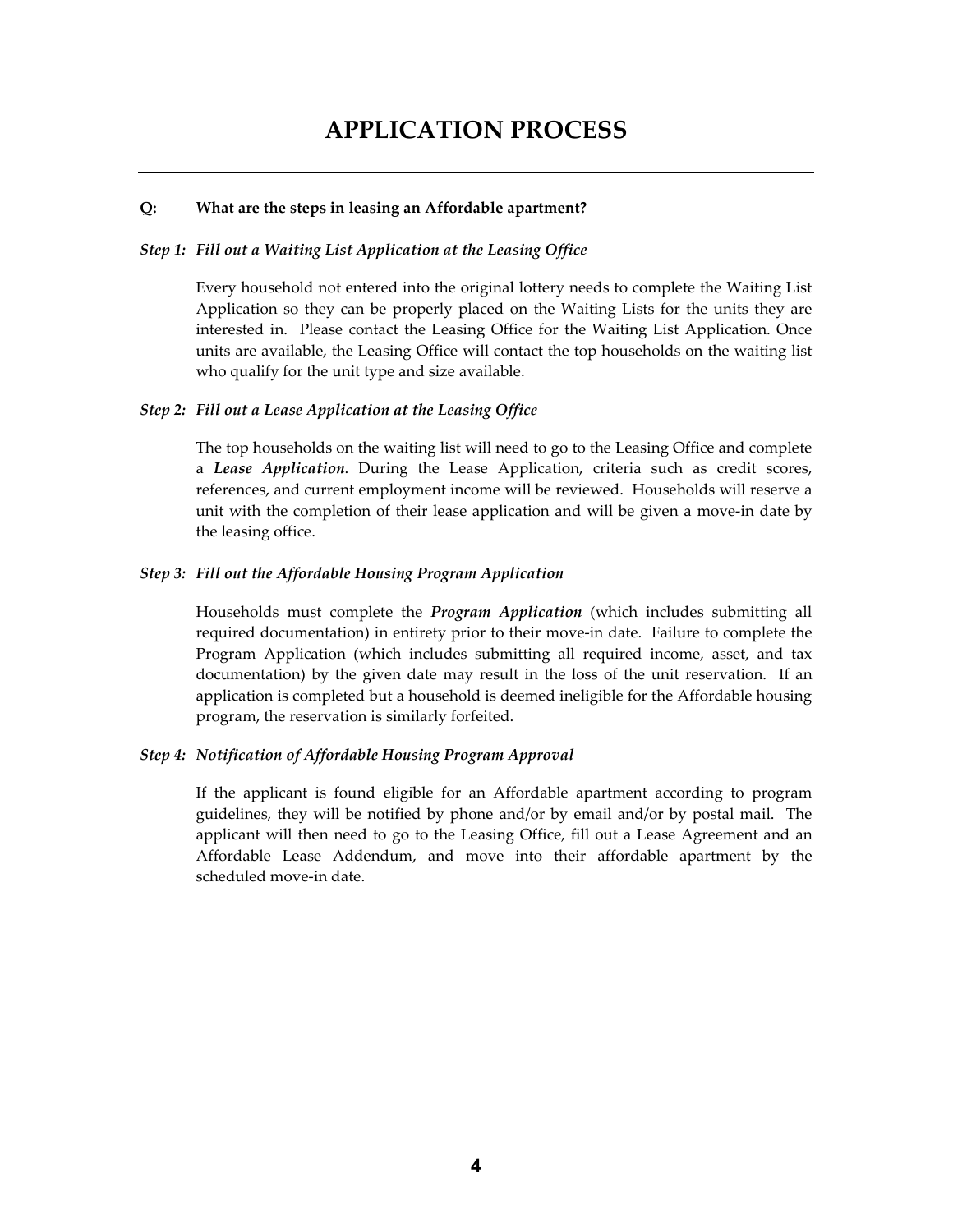# **APPLICATION TIMELINE**

#### **Q: What is the schedule for applications and the selection of renters for the affordable apartments at Edgemere Crossing?**

- **A:** This process can be as short as 2 weeks or longer than 2 months.
- **Step 1:** Now The applicant completes a Waiting List Application. They will remain on the Waiting List until appropriate units are available.
- **Step 2: Contacted by Leasing Office to complete Lease Application** at Edgemere Crossing.
- **Step 3: +2 weeks:** The applicant fills out the Affordable Housing Program Application and gathers all required documentation listed on the checklist and sends it to SEB Housing.
	- **+0-2 weeks:** Based on information in the application, SEB Housing requests that the applicant mail in additional documentation that was missing from their application. *(This step happens with approximately 90% of all applications. If you want to expedite the time it takes to process your application, send in ALL documentation up-front. Do not wait for SEB Housing or Monitoring Agent to request a piece of documentation you probably knew was missing).*
	- **+1 week:** SEB Housing processes the completed application. If an applicant is deemed ineligible, this process is over. If they are deemed eligible, SEB Housing contacts the applicant and notifies them that they may now proceed to the Leasing Office to fill out a Lease Agreement.
- **Step 4: 0-90 days:** Applicants must move into their affordable unit by the date determined when they reserved a unit in Step 2 above.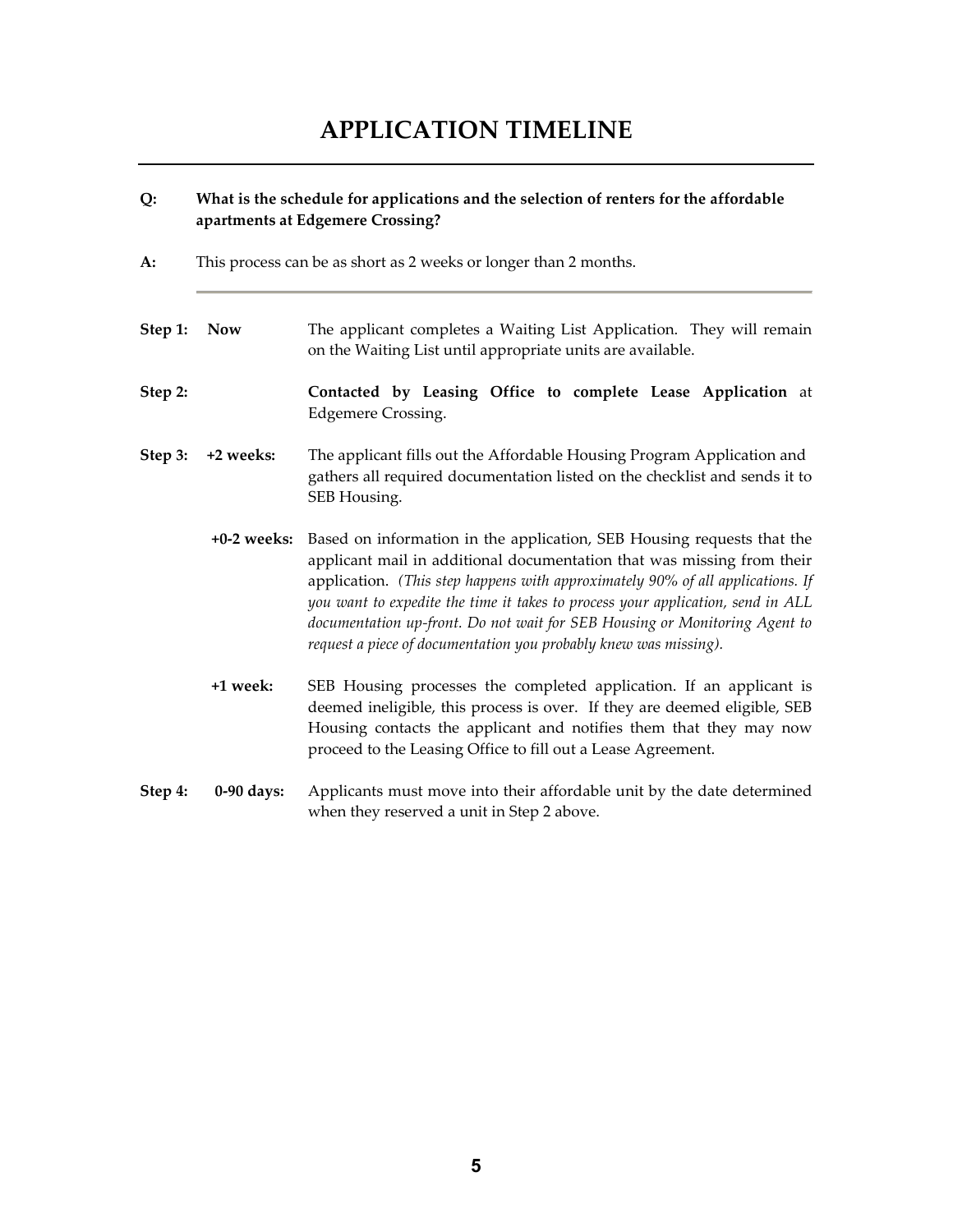#### **Q: How is the Affordable Housing Program Application different from a Lease Application?**

A: The Lease Application uses criteria including employment history, credit score or reports, former lease history etc and determines if applicants have ENOUGH INCOME to *afford* the Affordable rent and have enough income remaining for other costs of living. The Affordable Housing Program Application is used to determine if applicants make less than the maximum income allowed to be eligible for an Affordable apartment.

### **Q: What happens if I don't submit all necessary documentation or fail to correctly complete my Affordable Housing Program Application?**

A: Households that submit incomplete documentation will be mailed a notice detailing the additional documentation that is needed to make their application complete. If the household submits all additional documentation their application will be processed in the order the application was completed. If a household fails to submit all required documentation, their application will remain in an "Incomplete Application Pool" and will only begin being processed once all requested materials have been received. Households who fail to complete the Affordable Application by the move-in date will lose their chance to lease an apartment.

#### **Q: What information is required when an application is submitted?**

A: For an application to be considered complete it must be filled out in entirety, signed and dated. **In addition, all required income, asset and tax documentation (and if applicable, disability documentation) must be submitted.** If any documentation is missing the application will not be processed but a notice will be sent stating what documentation is missing. If you are following the application closely, it should guide you through everything you need to include.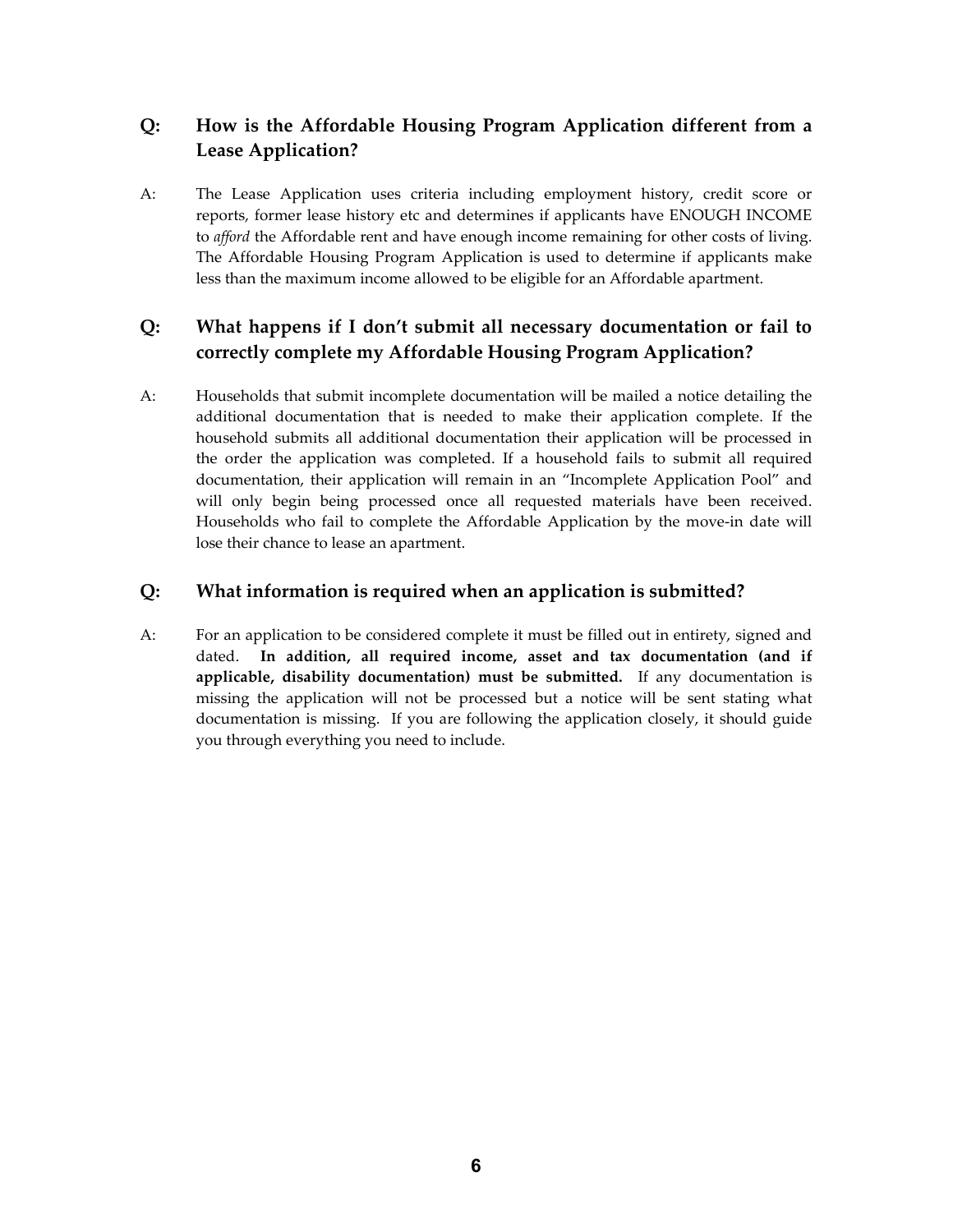# **ELIGIBILITY REQUIREMENTS**

#### **Q: Who is eligible to apply for the affordable units at Edgemere Crossing?**

- A: In order to qualify for an affordable unit, households must meet each of the following criteria:
	- 1.) Households must have income and assets that qualify within the parameters as highlighted in this section.
	- 2.) Household priority will be given based on household composition. For questions on household size and composition, please read "**Household Size and Composition".**
	- 3.) Households cannot own a home, including in a trust, upon move-in. All homes must be sold before leasing a unit.
	- 4.) Households, or their families, cannot have a financial interest in the development and a household member cannot be considered a Related Party.

Additionally, some of the units will be Disabled-Accessible ("DA"). All households may apply for the DA units but households in need of an DA unit will get top priority. For questions on priority by need of a Da unit, please read "**Disabled-Accessible Unit Information.**"

#### **Q: Can I apply if I currently own a home or am losing a home through foreclosure or divorce?**

**A:** You may reserve a unit but SEB Housing cannot deem you Program eligible until the home is no longer in your name. Therefore, the home must be sold or your name must be removed from the deed prior to your move-in date. If you are going through a divorce, your divorce decree or separation papers must state that you will no longer be on the deed or mortgage of the home. If your house is going through foreclosure, you must prove that it will be foreclosed on prior to your move-in date. All this must be documented for SEB Housing prior to them issuing your letter of eligibility.

#### **Q: What are the income eligibility requirements?**

A: To be eligible to lease an affordable unit, the combined annual income for all income sources of all income-earning members in the household must be at or below eighty percent of median income for Worcester HMFA. **All sources of income are counted, see below for more details.** 

| Household Size | Maximum Income Limit |
|----------------|----------------------|
|                | \$61,900             |
|                | \$70,750             |
|                | \$79,600             |
|                | \$88,400             |

## **Maximum Income**

*\*based on 2022 AMI*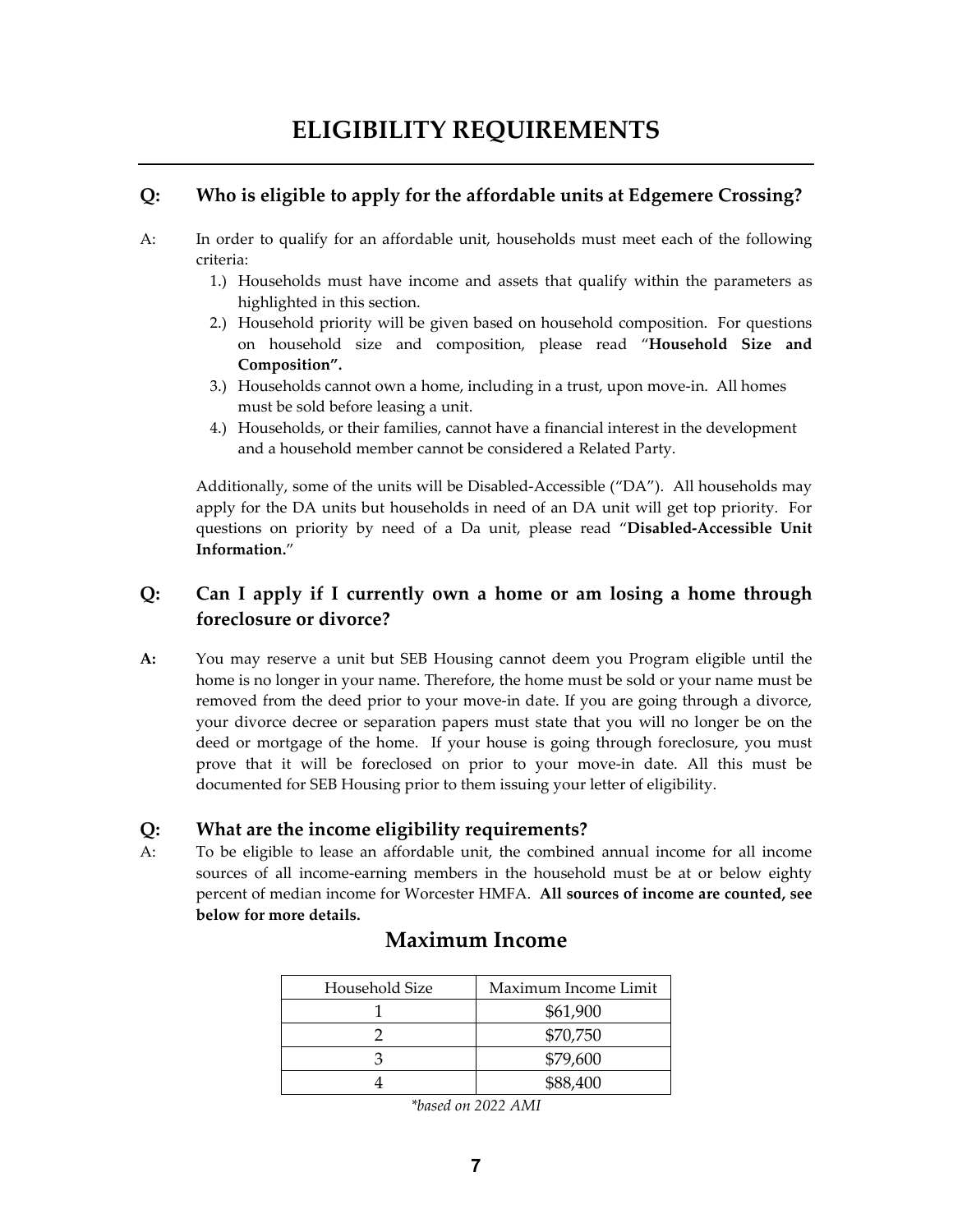## **Minimum Income**

The affordable housing program does not have a set minimum income limit. Rather, the Leasing Office will determine if an applicant has enough monthly income to cover the rent using the same methodology for applicants applying to their market rate units. **Applicants who receive a housing subsidy (like Section 8) are not subject to the minimum income requirements** but, like all other applicants, will also have to pass reviews on credit scores, tenant history, and criminal background checks in accordance with DHCD's requirements regarding same. Please see "Leasing Office Review" in the step-by-step process for more details.

#### **Q: How is a household's income determined?**

A: **A household's income is the total anticipated amount of money received by ALL members of the household over the next 12 months** (starting from the date of application and projecting forward 12 months) based on their current income and assets**.**  In an effort to provide as accurate an income estimation as possible, SEB will also review historical income data to provide a basis for future income estimates. Any monies you anticipate receiving in the next 12 months will be counted as income and monies received over the previous 6 months will be analyzed to help estimate future income. This includes, but is not limited to, Social Security, alimony, child support, overtime pay, bonuses, unemployment, severance pay, part-time employment, matured bonds, monies to be received in court settlements, and actual or imputed interest and dividends on bank accounts and other assets. ALL SOURCES OF INCOME ARE COUNTED with the exception of income from employment for household members under the age of 18 and any income over \$480/year for full time students who are dependents (but note that all such income must still be documented even if it is exempt from the household income calculation).

It will be assumed that all applicants will continue to receive any monies they have received over the past 12 months unless supporting documentation proves otherwise. It is also not up to the household to determine what monies received over the past year should and should not be counted as their calculated income. Therefore, all monies should be listed on the application and the inclusion of these monies in determining a household's eligibility will be based on affordable housing guidelines.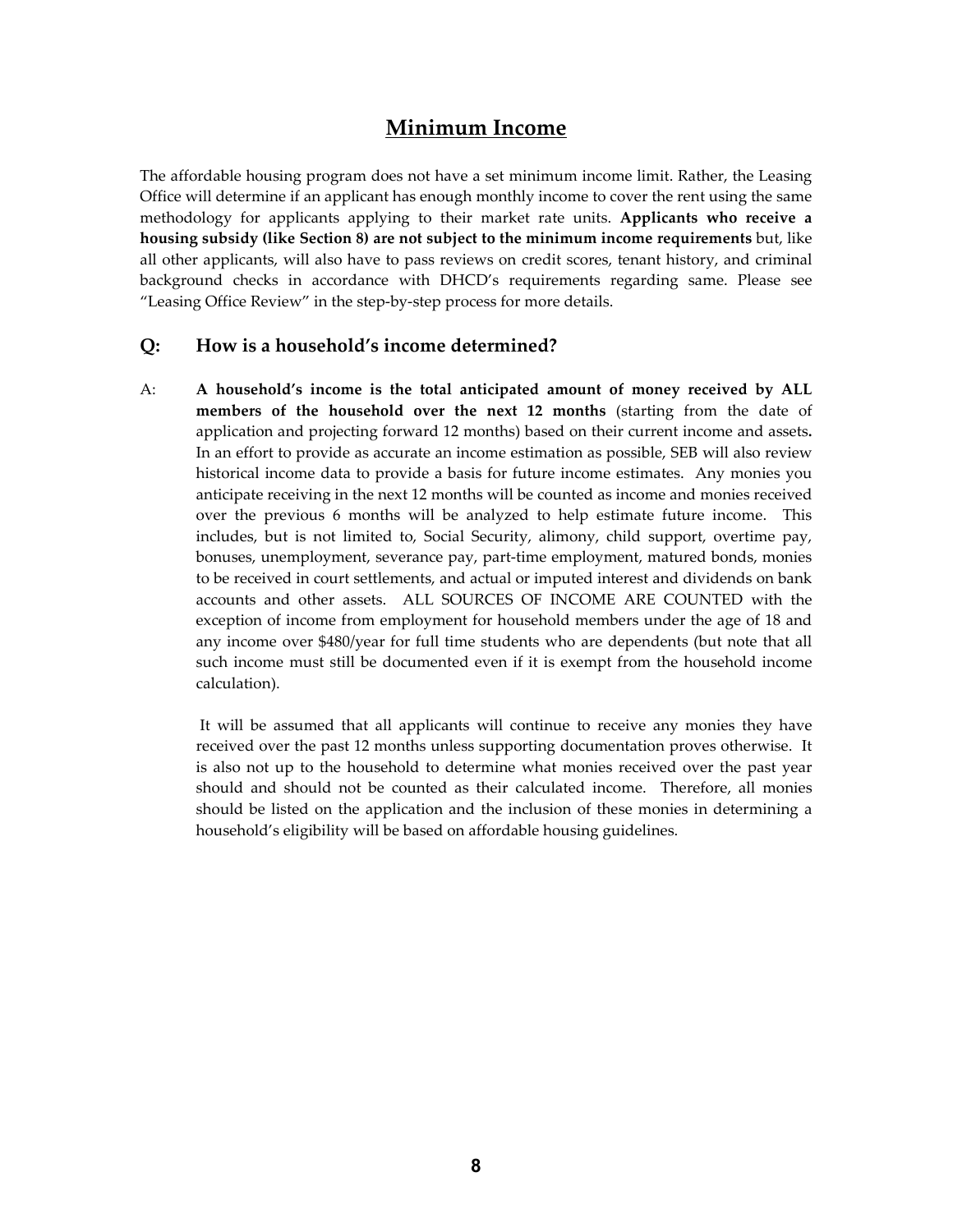## **Allowable Assets**

There is no asset limit for applying households for this development. However, the higher of the actual income earned from assets, or the imputed income of 0.06% of all assets, will be counted as income. Household Assets are calculated at the time of application. Assets may include cash, cash in savings and checking accounts, net cash value of stocks, net cash value of retirement accounts (such as 401k), real property, bonds, and capital investments.

If any household member currently owns property, the total amount of equity in the home shall be added to their total value of assets.

*Example: A household has \$8,000 in savings, \$30,000 in a retirement account that they are not drawing down from (\$20,000 net cash value) and a home assessed at \$300,000 on which they currently have \$278,000 remaining on the mortgage (\$22,000 in equity).*

| Their assets total is:        |         |     |                                 | $$8,000 + $20,000 + $22,000 = $50,000$ |
|-------------------------------|---------|-----|---------------------------------|----------------------------------------|
| Actual Income from assets is: | $$300+$ | -50 | $+$ \$0                         | $=$ \$300 (A)                          |
| Imputed Income at 0.06% is:   |         |     | $0.06\%$ of \$50,000 = \$30 (B) |                                        |

*For this household, \$300 would be added to their income they receive from all other income sources (employment, Social Security, Alimony etc.) as the program takes the greater of (A) actual income from assets OR (B) imputed income from assets.*

#### **Q: I cannot withdraw money from my 401k or retirement fund, do I have to include it when I list my assets?**

A: Yes. You need to include the *net cash value* of all your current retirement funds. We realize that most retirement funds assess large penalties for early withdrawal but this does not technically mean that you "cannot" withdraw your funds. The post-penalty amount is what you need to provide along with supporting documentation.

#### **Q: If I cannot qualify for a Lease based on my own income or credit history, can I have a co-signer on my Lease?**

A: No. Only people who will live in the unit can sign the lease. Applying households must be able to meet the income qualifications on their own. If someone outside the household is going to help pay the rent, the amount to be paid must be listed as "Periodic Payments" on the Income Table in the Program Application. These payments will be counted towards the applying household's income. Guarantors will NOT be allowed.

#### **Q: Do I have to be a resident of the Town of Shrewsbury to apply?**

A: No. All households that meet the income guidelines specified above may apply for an affordable unit and there is no local preference for any of the affordable units after the lottery.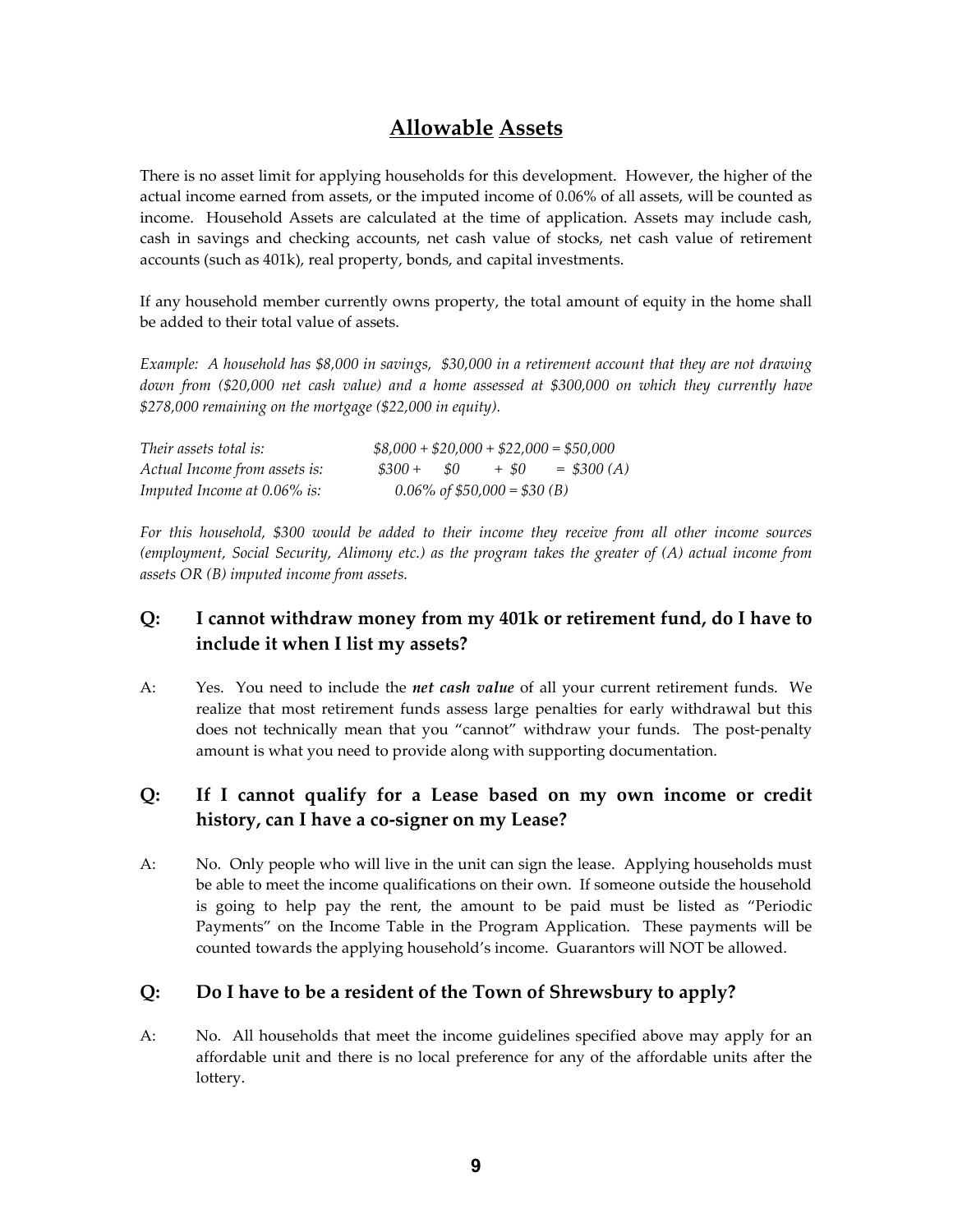# **HOUSEHOLD SIZE AND COMPOSITION**

#### **Q: How is appropriate household size determined?**

A: According to the Massachusetts Department of Housing and Community Development guidelines:

> Within an applicant pool first (priority) shall be given to households requiring the total number of bedrooms in the unit based on the following **criteria**:

- **a.** There is at least one occupant and no more than two occupants per bedroom.
- **b.** A husband and wife, or those in a similar living arrangement, shall be required to share a bedroom. Other household members may share but shall not be required to share a bedroom.
- **c.** A person described in the first sentence of (b) shall not be required to share a bedroom if a consequence of sharing would be a severe adverse impact on his or her mental or physical health and SEB receives reliable medical documentation as to such impact of sharing.

Household size shall not exceed state sanitary code requirements for occupancy of a unit.

#### **Q: Can a one person household or a married couple (or those in a similar living arrangement) lease a two-bedroom unit?**

A: Yes, but only when there are no "appropriately-sized" households ahead of them on the waiting list. By Department of Housing and Development definitions, a one-person household or married couple (or those in a similar living arrangement) leasing a two bedroom unit, is not a "household of appropriate size." Therefore, these "inappropriately" sized households must understand that if and when an "appropriately" sized household applies for a 2BR, the "appropriately" sized household will have first priority for that unit.

#### **Q: If I am currently going through a divorce/separation or planning on being divorced / separated soon, can I still apply?**

A: For non-homeowners, you will need to provide proof that the separation or divorce process has begun or has already been finalized. The **Program Application** will guide you through the documentation you will need to provide. If you have only begun considering a divorce or separation, and no legal action has been taken, you cannot apply as a single head-of-household and your application will be reviewed as if your current spouse will be moving into the affordable unit with you. **For homeowners going through a divorce,** the home must be sold or the divorce must be finalized (as you must be off the deed) before you move-in.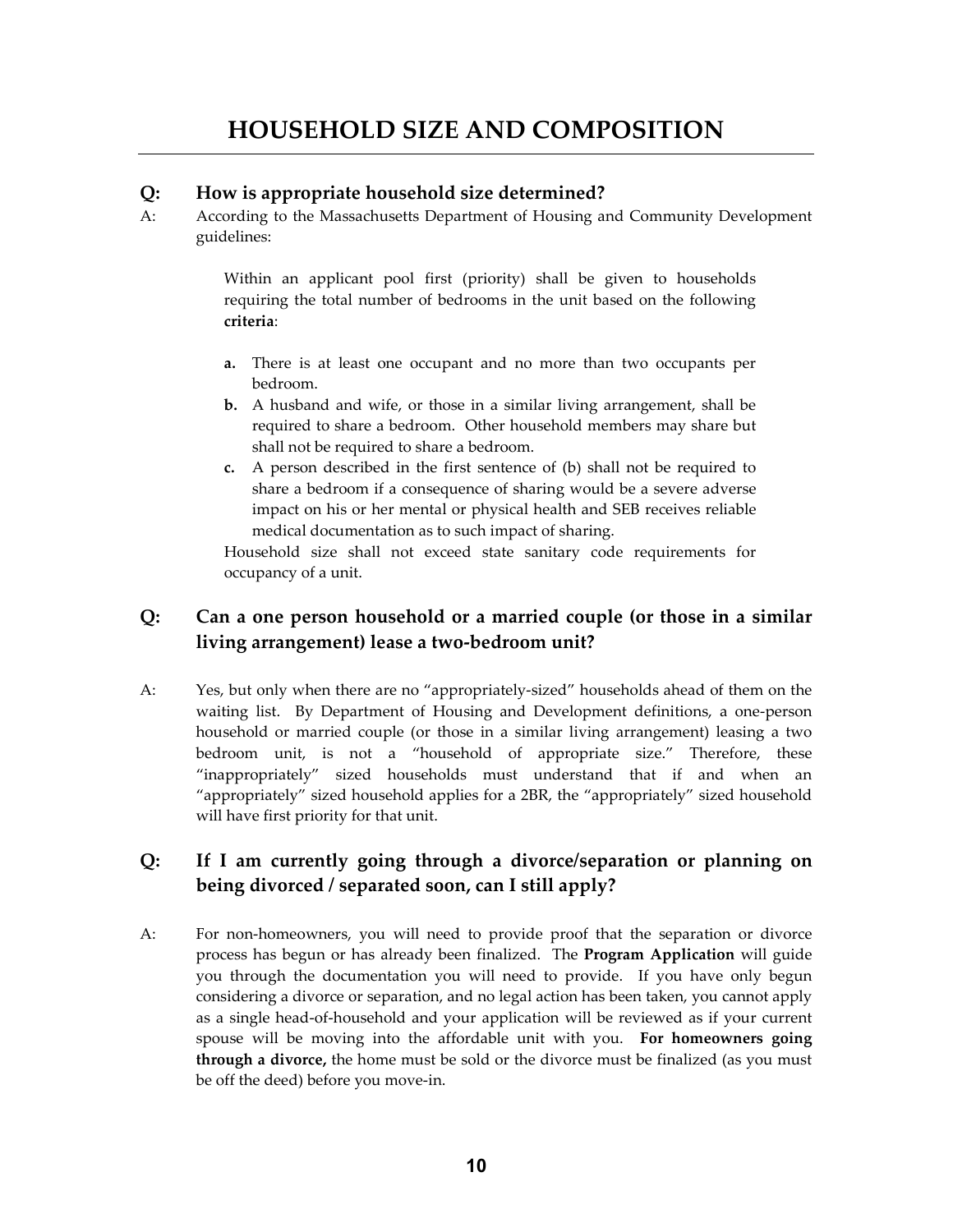Approximately 90 days before lease renewal, you will need to submit updated income and asset documentation to the Leasing Office so they can ensure that you are still under the maximum income guidelines. You will not be able to renew your Lease until you have submitted all required documentation. You should maintain records or your taxes, pay-stubs, bank statements and asset statements while living in the affordable unit. Maintaining records makes this yearly review very simple.

#### **Q: How long can I lease my affordable unit?**

A: As a **current resident only**, you are considered income eligible for an affordable unit as long as your household earns an income that does not exceed **140% of the current year's income limit** for a household of your size

| Household<br>Size | <b>Current Income Limit for</b><br>New Applicants (80% AMI Units) | Income Limit for Current Tenants<br>(140% of Current Income Limit) |
|-------------------|-------------------------------------------------------------------|--------------------------------------------------------------------|
|                   | \$61,900                                                          | \$86,660                                                           |
|                   | \$70,750                                                          | \$99,050                                                           |
| 3                 | \$79,600                                                          | \$111,440                                                          |
| 4                 | \$88,400                                                          | \$123,760                                                          |

*Using the Current Income Limits as an example:*

According to the table above for the years shown, if a household's income exceeds the Income Limit for Current Tenants at the time of their renewal, their unit shall still remain affordable until the next available market rate unit with the same or greater number of bedrooms is rented at an affordable price. Once this market rate apartment becomes newly deemed as affordable, the apartment that was previously deemed affordable can subsequently be rented at market rates. The household with earnings exceeding the Income Limit for Current Tenants can choose to stay in their apartment, yet would then have to pay the market rate rent.

#### **Q: Will my rent increase each year, and if so, by how much?**

A: Rents may increase a few percentage points if Worcester Area Median Income increases or the costs of utilities decreases (as allowed in the Regulatory Agreement). Likewise, if the Worcester Area Median Income decreases and the costs of utilities increases, **rents may decrease**.